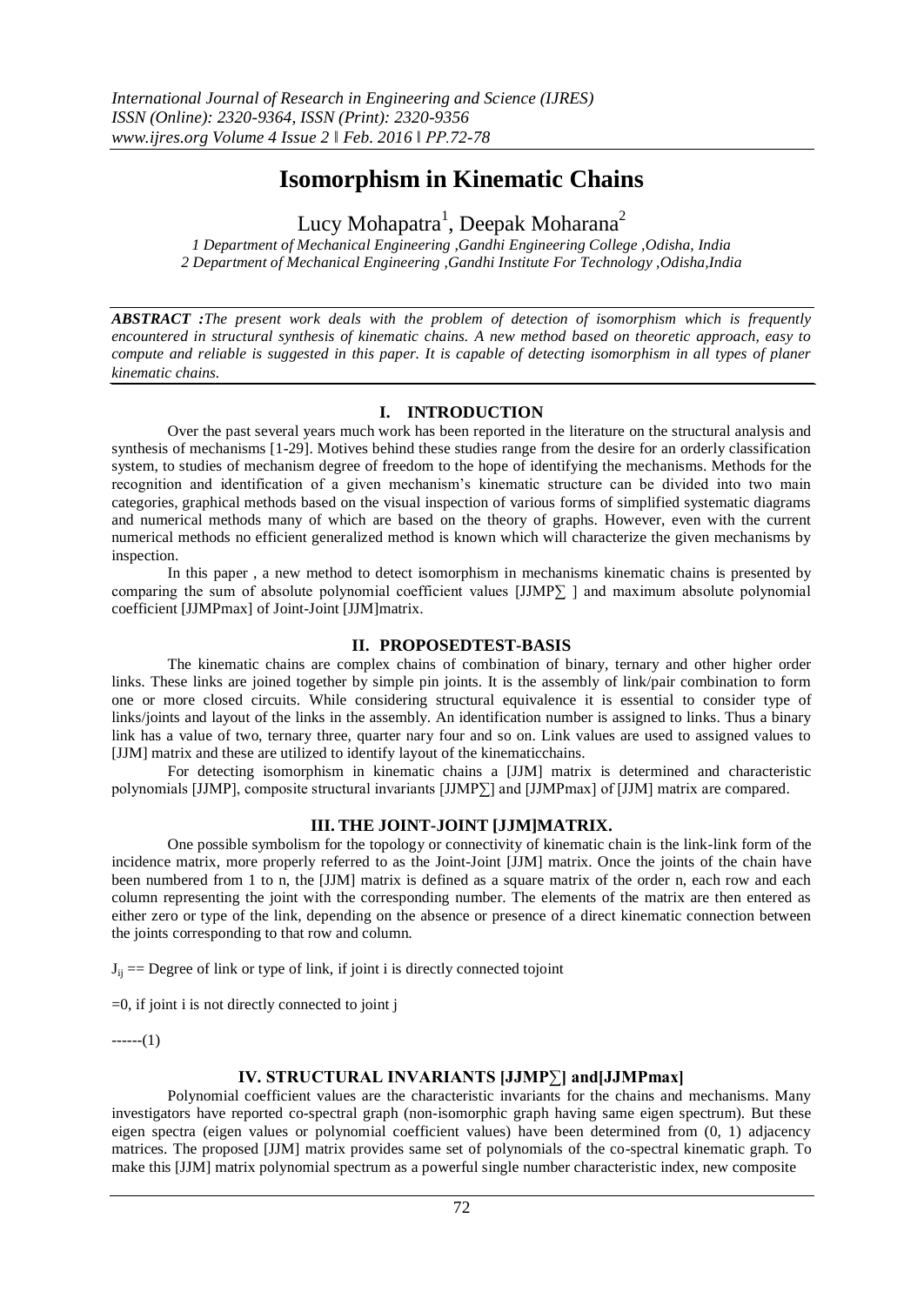invariants are proposed. These indices are [JJMP∑] and [JJMPmax] of [JJM] matrix. The polynomial values of [JJM] matrix are obtained using MATLAB. It is hoped that these invariants are capable of characterizing all kinematic chains and mechanisms uniquely.

#### **V. ISOMORPHISM**

Two basic kinematic chains will be isomorphic if and only if, both the composite invariants **[**JJMP∑] and [JJMPmax] are identical respectively. If any set of structural invariants of one matrix of a chain does not match the corresponding set of structural invariant of the other chain, the two chains will be non-isomorphic. In other words, the two basic kinematic chains will be isomorphic if and only if the characteristic polynomial equations are identical other wise non-isomorphic.

**Theorem:** Two kinematic chains are isomorphic to each other, have identical characteristic polynomials for their associated [JJM]matrices.

#### **VI. APPLICATIONS**

**EXAMPLE 1:** The first example concerns three kinematic chains with 12 bars, 16 joints, one degree of freedom as shown in Fig.1, 2 and 3. The task is to examine whether these three chains are isomorphic. The [JJM] matrices for these chains are represented by J1, J2 and J3respectively.

The characteristic polynomial for chain  $1 = 0.0000, 0.0000, -0.0000, -0.0000, 0.0000, -0.0000, -0.0001,$ 

-0.0004 , 0.0016 , 0.0109 , -0.0056, -0.1239 , -0.1243, 0.4736, 0.7954 , -0.4396 , -1.0219

The characteristic polynomial for chain 2 = 0.0000 , 0.0000, -0.0000, -0.0000 , 0.0000 , 0.0000, -

0.0001, -0.0004 , 0.0016, 0.0109 , -0.0056 , -0.1239, -0.1243 , 0.4736, 0.7954, -0.4396 , -1.0219,

The characteristic polynomialfor chain 3= 0.0000, 0.0000, -0.0000, -0.0000, 0.0000, -0.0000, -0.0000, -0.0000, -

0.0001, -0.0004 , 0.0016 , 0.0108, -0.0059, -0.1238, -0.1160 , 0.5008, 0.8031 , -0.5288 , -1.1287

The values of composite invariant

For chain 1: **[**JJMP∑] = 2.9971e+010 , [JJMPmax] =1.0219e+010 For chain 2: **[**JJMP∑] = 2.9971e+010,  $[JJMPmax] = 1.0219e+010$  For chain 3:  $[JJMP] = 3.2201e+010$ ,  $[JJMPmax] = 1.1287e+010$ 

Our method reports that chain 1 and 2 are isomorphic as the set of values of [JJMP∑] and [JJMPmax] are same for both the kinematic chain 1 and 2 respectively. Similarly, our method reports that kinemaic chains 1 and 3 are non-isomorphic as the values of structural invariants [JJMP∑] and [JJMPmax] are different for kinematic chain 1 and 3 respectively. Note that by using another method eigen vector [19] and artificial neural network [24], the same conclusion isobtained.

**EXAMPLE 2 (Multidegree freedom chains):** The second example concerns two kinemtic chains with 10 bars, 12 joints, three degree of freedom as shown in Fig.4 and Fig.5. The task is to examine whether these two chains are isomorphic. The [JJM] matrices for these chains are represented by J4 and J5respectively.

The characteristic polynomial for chain  $4 = 0.0000$ ,  $-0.0000$ ,  $-0.0001$ ,  $-0.0002$ ,  $0.0063$ ,  $0.0170$ ,  $-0.1055$ ,  $-0.0000$ 0.3730, 0.4376, 2.1856, 0.0372, -3.5938, -1.6171

The characteristic polynomial for chain  $5 = poly(J6) = 0.0000, 0, -0.0001, -0.0002, 0.0058, 0.0161, -0.0002$ 

0.0965, -0.3525 , 0.4307 , 2.2696 , 0.1572 , -2.9393 , 0.7465.

The values of composite invariant

For chain 4: **[**JJMP∑]=8.3734e+006 , [JJMPmax] =3.5938e+006 For chain 5: **[**JJMP∑]=7.0147e+006 , [JJMPmax] =2.9393e+006

Our method reports that chain 4 and 5 are non-isomorphic as the set of values of [JJMP∑] and [JJMPmax] are different for both the kinematic chains. Note that by using other method summation polynomials [25], the same conclusion is obtained.

**EXAMPLE 3:** The third example concerns another example of two kinematic chains with 10 bars, 13 joints, single freedom as shown in Fig.6 and Fig.7. The task is to examine whether these two chains are isomorphic. The [JJM] matrices for these chains are represented by J6 and J7 respectively.

The characteristic polynomial for chain  $6 = 0.0000$ ,  $0, -0.0000$ ,  $-0.0000$ ,  $0.0012$ ,  $0.0026$ ,  $-0.0324$ ,

0.0947 , 0.2944 , 1.0537, -0.6359, -3.5648, -1.3812 , 0.4952.

The characteristic polynomial for chain 7 = 0.0000 , -0.0000 , -0.0000 , -0.0000 , 0.0012, 0.0026 , -0.0324, - 0.0947, 0.2944, 1.0537 , -0.6359, -3.5648, -1.3812 , 0.4952.

The values of composite invariant

For chain 6: **[**JJMP∑] = 7.5562e+007, [JJMPmax] = 3.5648e+007 For chain 7: **[**JJMP∑]=7.5562e+007 ,  $[JJMPmax] = 3.5648e+007$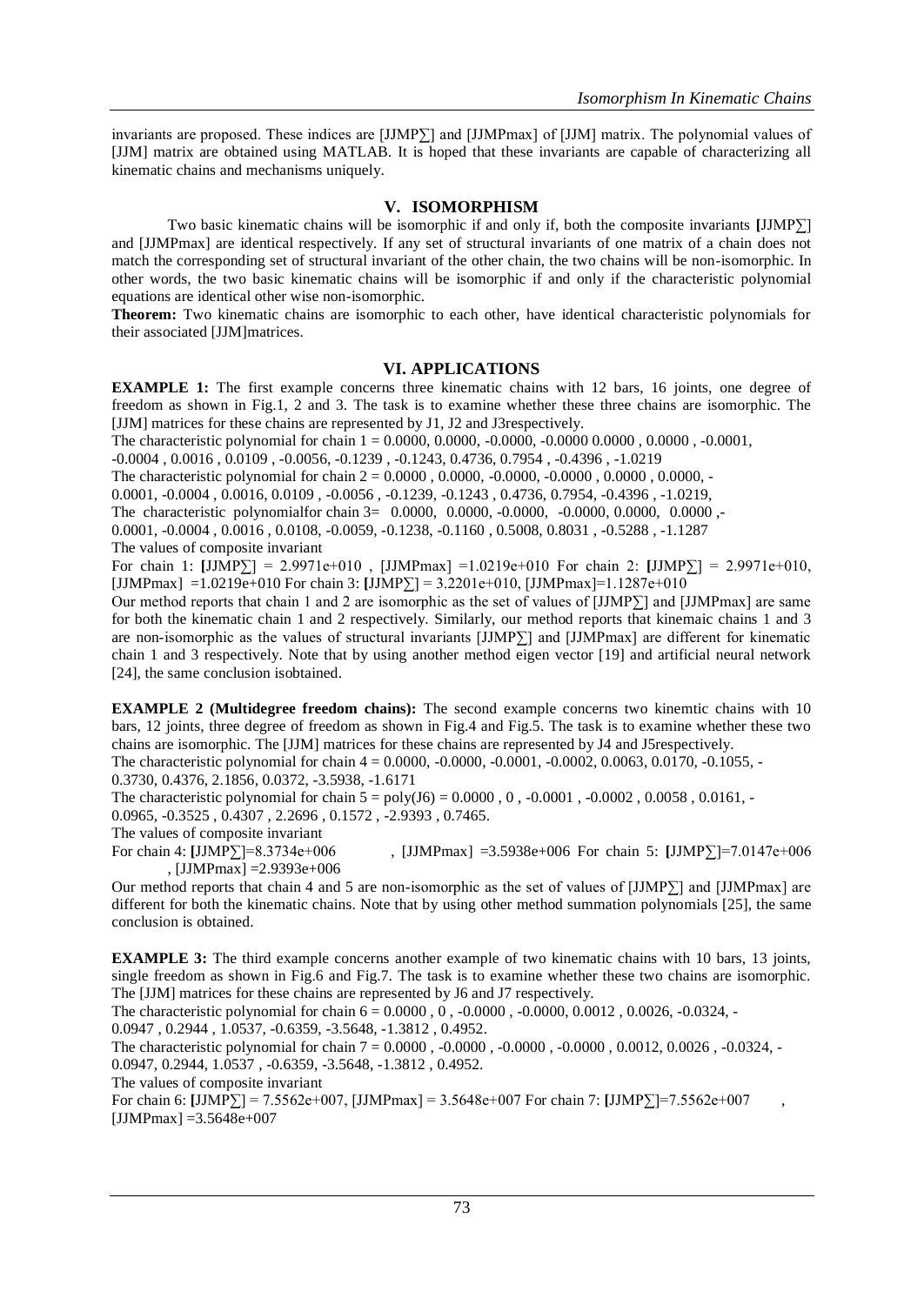Our method reports that chain 6 and 7 are isomorphic as the set of values of [JJMP∑] and [JJMPmax] are same for both the kinematic chains. Note that by using another method artificial neural network [24], the same conclusion is obtained.

**EXAMPLE 4:** The fourth example concerns two kinematic chains with 6 bars, 7 joints, one freedom as shown in Fig.8 and Fig.9. The task is to examine whether these two chains are isomorphic. The [JJM] matrices for these chains are represented by J8 and J9respectively.

The characteristic polynomial for chain 8 = 0.0010, -0.0000, -0.0700, -0.1080, 0.9010, 0.9720, -3.1680, 0.0000

The characteristic polynomial for chain 9 = 0.0010 , -0.0000 , -0.0670, -0.0990 , 1.0640 , 2.2470 , -

2.1500, -3.3000

The values of composite invariant

For chain 8:**[**JJMP∑]= 5.2200e+003 , [JJMPmax] =3.1680e+003 For chain 9:**[**JJMP∑]= 8.9280e+003  $\overline{JJMPmax} = 3.3000e + 003$ 

Our method reports that chain 8 and 9 are non-isomorphic as the set of values of [JJMP∑] and [JJMPmax] are different for both the kinematic chains. Note that by using another method s distance matrix [2], and summation polynomials [25], the same conclusion is obtained.

#### **VII. CONCLUSION**

In this paper, a simple, efficient and reliable method to identify isomorphism is proposed. By this method, the isomorphism of mechanisms kinematic chains can easily be identified. It incorporates all features of the chain and as such violation of the isomorphism test is rather difficult. In this method, the characteristic polynomials, composite structural invariants [JJMP∑] and [JJMPmax] of [JJM] matrix of the kinematic chain. The advantage is that they are very easy to compute using MATLAB software. It is not essential to determine both the composite invariants to compare two chains, only in case the  $[JIMP\Sigma]$  is same then it is needed to determine [JJMPmax]for both kinematic chains. The [JJM] matrices can be written with very little effort, even by mere inspection of the chain. The proposed test is quite general in nature and can be used to detect isomorphism of not only planar kinematic chains of one degree of freedom, but also kinematic chains of multi degree of freedom. The characteristic polynomials and composite structural invariants are very informative and from them valuable information regarding topology of kinematic chains can be predicted. According to this method, we can find that the [JJM] matrix is a map of mechanism kinematic chains and characteristic polynomials and other characteristic invariants may reflect some nature and inner property of the mechanism. The inner relation between characteristic value and mechanism kinematic chain need further study.

|  |  |  |  |  |                                   |  |  | 0.3320000000000000000 |     |  | 0.3.3.2.0.0.0.0.0.0.0.0.0.0.0.0.0     |  |  |  |  |  |       |  |
|--|--|--|--|--|-----------------------------------|--|--|-----------------------|-----|--|---------------------------------------|--|--|--|--|--|-------|--|
|  |  |  |  |  | 3 0 3 0 0 0 0 2 0 0 0 0 0 0 0 0   |  |  |                       |     |  | 3:0:3:0:0:0:0:2:0:0:0:0:0:0:0         |  |  |  |  |  |       |  |
|  |  |  |  |  | 3300000000000000000               |  |  |                       |     |  | 3 3 0 0 0 0 0 0 0 0 0 0 0 0 0 0 0 0 0 |  |  |  |  |  |       |  |
|  |  |  |  |  | 0.000333000000000000000           |  |  |                       |     |  | 2 0 0 03330000000000000               |  |  |  |  |  |       |  |
|  |  |  |  |  | 0:0:0:3:0:3:0:0:0:0:0:0:0:3:3:0   |  |  |                       |     |  | 0:0:0:3:0:3:0:0:0:0:0:0:0:3:3:0       |  |  |  |  |  |       |  |
|  |  |  |  |  | 0.0.0131310131010131010101010     |  |  |                       | ≡כד |  | 0 0 0 3 3 0 3 0 0 3 0 0 0 0 0 0 0     |  |  |  |  |  |       |  |
|  |  |  |  |  |                                   |  |  |                       |     |  | 0:0:0:0:0:3:0:3:3:3:0:0:0:0:0:0       |  |  |  |  |  |       |  |
|  |  |  |  |  | 0 2 0 0 0 0 3 0 3 0 0 0 0 0 0 0 0 |  |  |                       |     |  | 0.2101010131013101010101010           |  |  |  |  |  |       |  |
|  |  |  |  |  | 0.00000000330000330000            |  |  |                       |     |  | 0 0 0 0 0 0 3 3 0 0 0 3 3             |  |  |  |  |  | 0:0:0 |  |
|  |  |  |  |  | 0:0:0:0:0:3:3:0:0:0:3:3:0:0:0:0   |  |  |                       |     |  | 0:0:0:0:0:3:3:0:0:0:3:3:0:0:0:0       |  |  |  |  |  |       |  |
|  |  |  |  |  | 0.000000000000030302000           |  |  |                       |     |  | 0.0000000000003030200                 |  |  |  |  |  |       |  |
|  |  |  |  |  | 0 0 0 0 0 0 0 0 0 3 3 3 03 0 0 0  |  |  |                       |     |  | 0:0:0:0:0:0:0:0:3:3:3:0:3:0:0:0       |  |  |  |  |  |       |  |
|  |  |  |  |  | 0:0:0:0:0:0:0:0:3:0:0:3:0:0:3:3   |  |  |                       |     |  | 0:0:0:0:0:0:0:0:3:0:0:3:0:0:3:3       |  |  |  |  |  |       |  |
|  |  |  |  |  | 0:0:0:0:3:0:0:0:0:0:2:0:0:0:3:0   |  |  |                       |     |  | 0.000030000000200030                  |  |  |  |  |  |       |  |
|  |  |  |  |  | 0:0:0:0:3:0:0:0:0:0:0:0:3:3:0:3   |  |  |                       |     |  | 0 0 0 0 3 0 0 0 0 0 0 0 3 3 0 3       |  |  |  |  |  |       |  |
|  |  |  |  |  | 0.012101010101010101013101310     |  |  |                       |     |  | 0 0 2 0 0 0 0 0 0 0 0 0 3 0 3 0       |  |  |  |  |  |       |  |
|  |  |  |  |  |                                   |  |  |                       |     |  |                                       |  |  |  |  |  |       |  |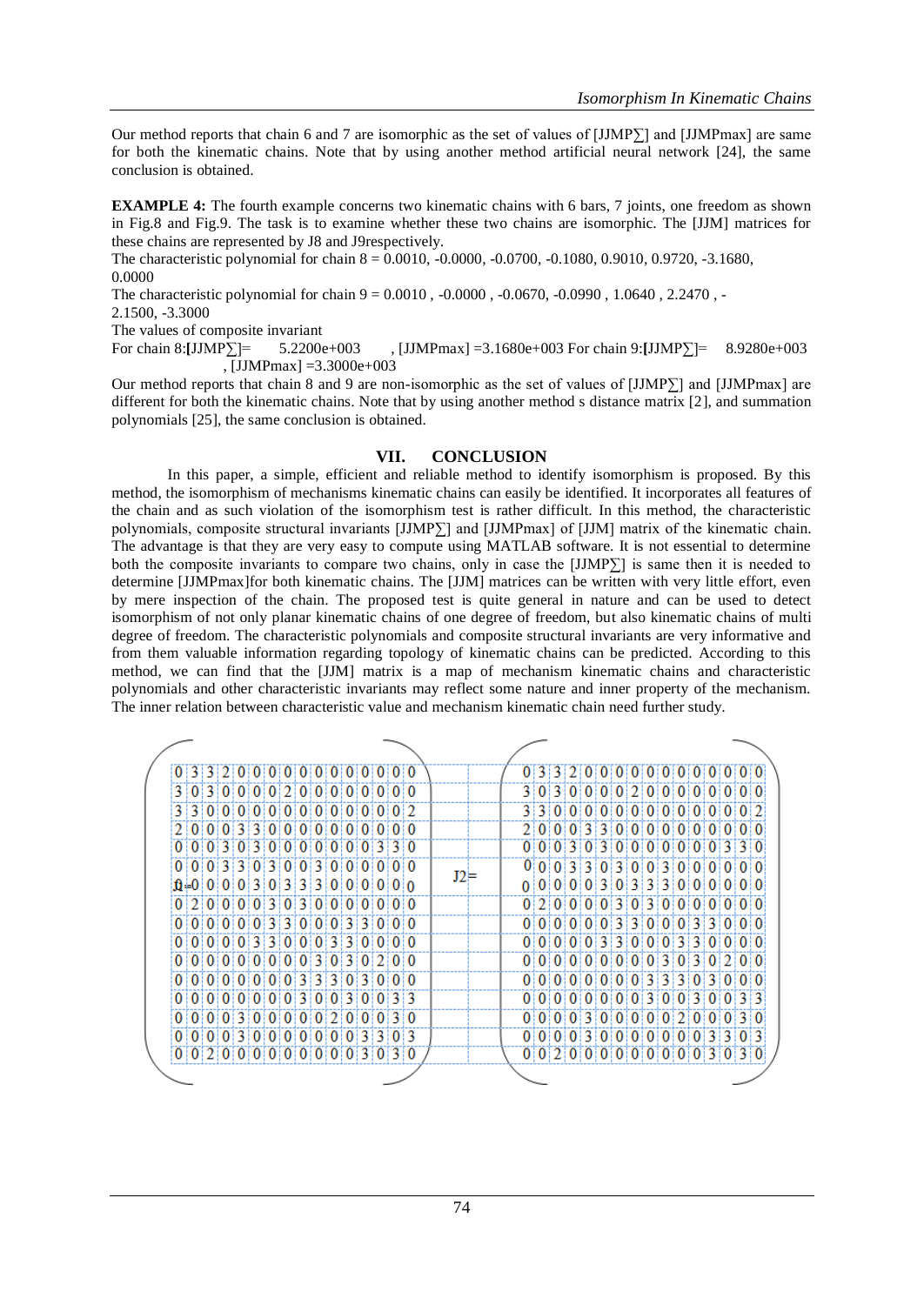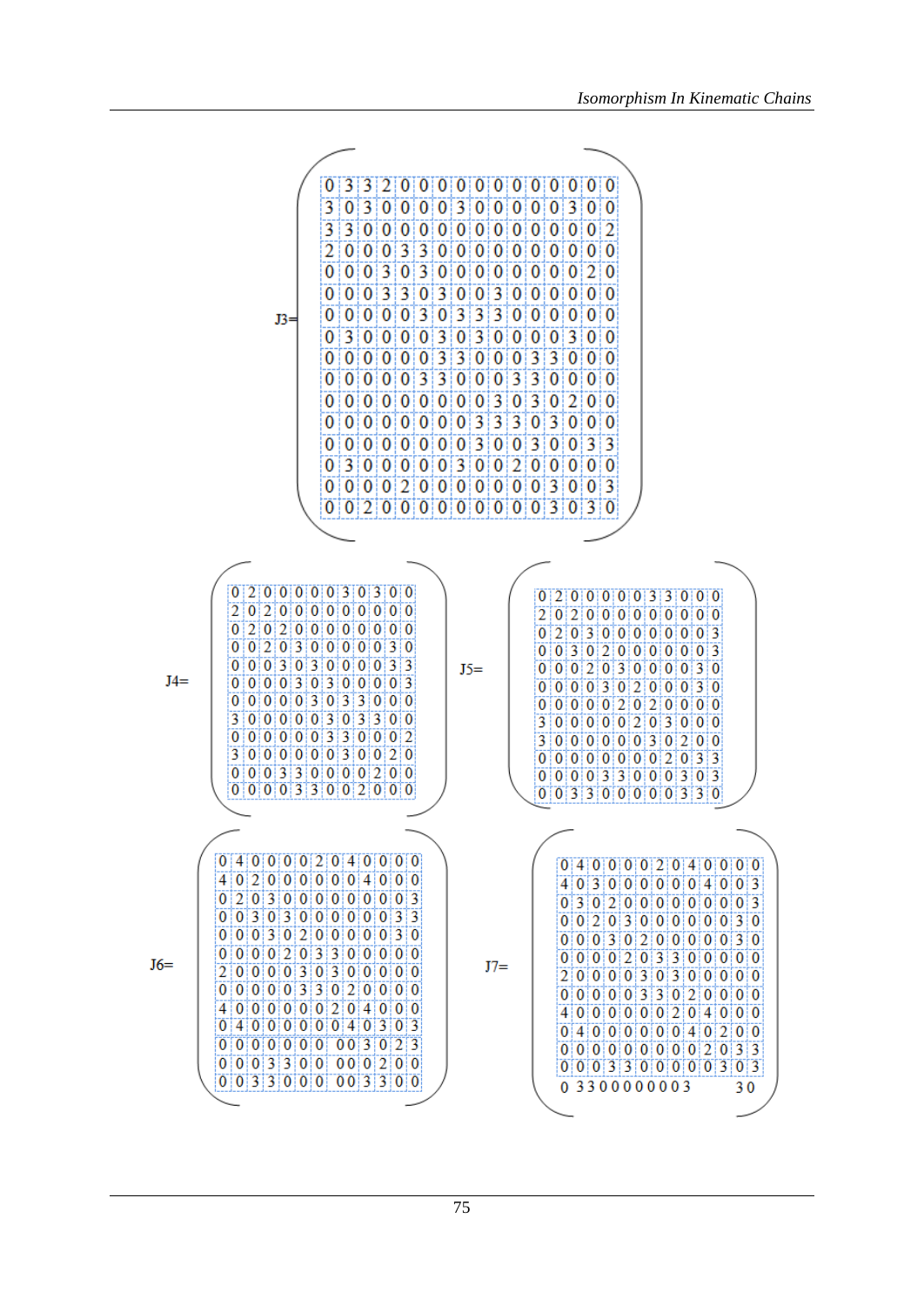

Fig.1: Twelve bar chain, singlefreedom

g

Fig.2: Twelve bar chain, singlefreedom



Fig.3: Twelve bar chain, single freedom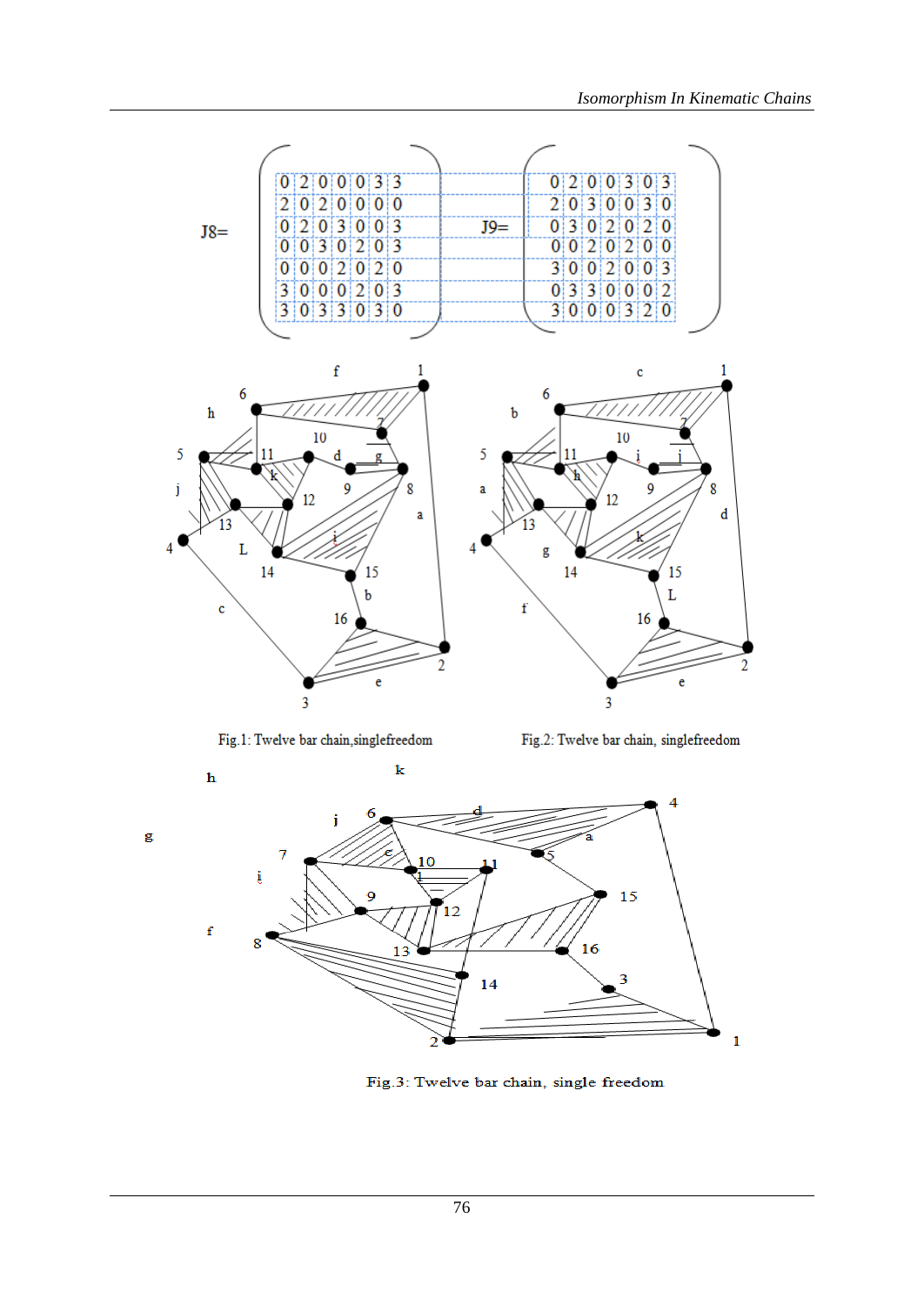11

5

f

g

6

4

i

12

10

 $\,$  h

d

a

3

c

2

 $\mathbf b$ 

1



Fig.4: Ten bar chain, threefreedom



Fig.6: Ten bar chain, single freedom



Fig.8: Six bar chain, singlefreedom

Fig.5: Ten bar chain, threefreedom

8



Fig.7: Ten bar chain, single freedom



Fig.9: Six bar chain, single freedom

## **REFERENCES**

- [1] Preben W. Jensen, "Classical and Modern Mechanism for Engineers and Inventors", Marcel Dekker, Inc. New York,(1992).
- [2] Uicher J.J. and Raicu A, "A method for identification and recognition of equivalence of kinematic